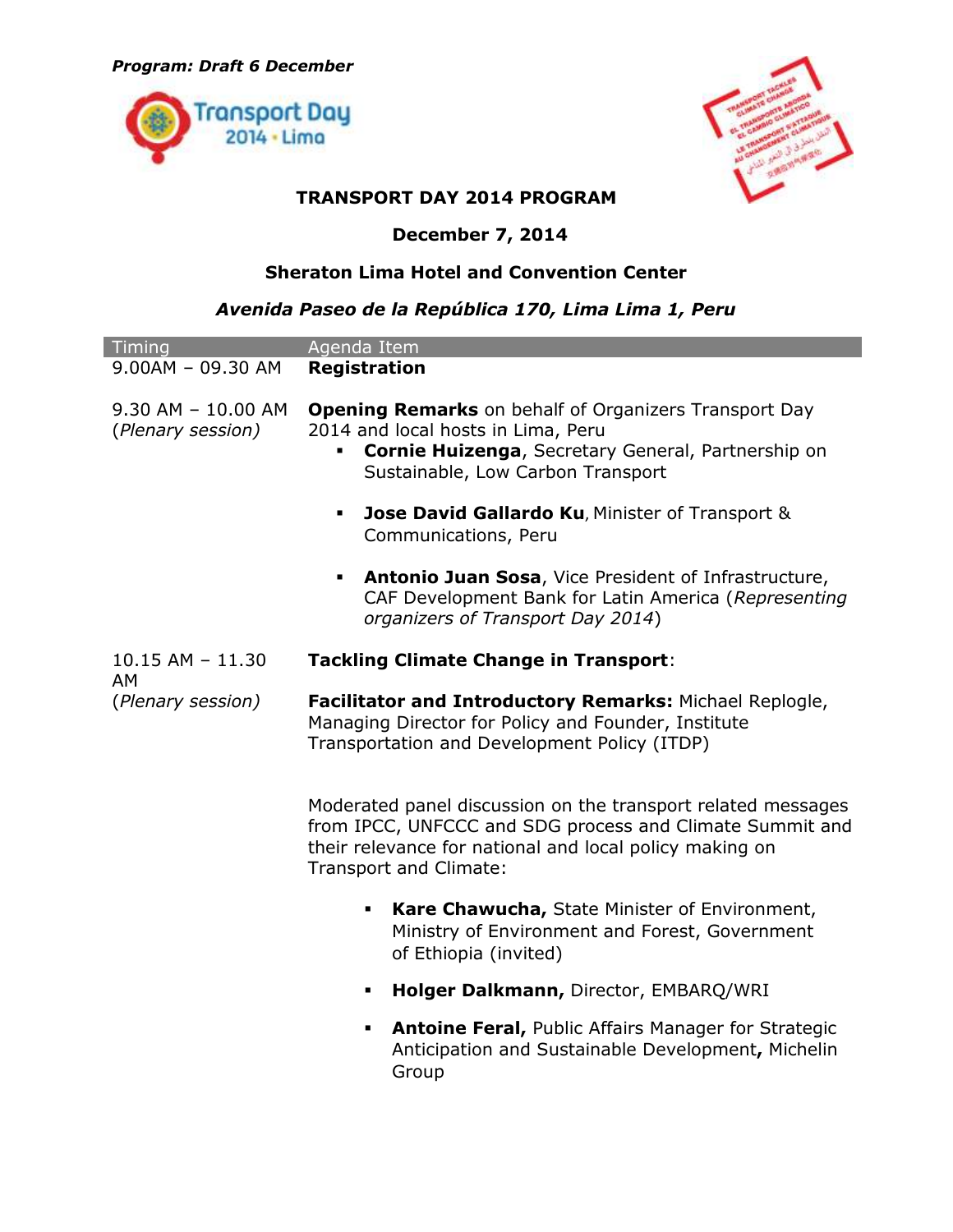| Timing                                           | Agenda Item                                                                                                                                                                                                                                                                                                                                                                                                                          |
|--------------------------------------------------|--------------------------------------------------------------------------------------------------------------------------------------------------------------------------------------------------------------------------------------------------------------------------------------------------------------------------------------------------------------------------------------------------------------------------------------|
|                                                  | Alejandro Nieto, Vice-Minister of Urban<br>٠<br>Development and Housing, Government of Mexico                                                                                                                                                                                                                                                                                                                                        |
|                                                  | Ryan Schuchard, Associate Director, Climate<br>٠<br>Change, BSR                                                                                                                                                                                                                                                                                                                                                                      |
|                                                  | <b>Pierre Serne, co-chair of Region Ile de France</b><br>٠<br>(Paris) and co-chair of the Transport Authority in Ile<br>de France                                                                                                                                                                                                                                                                                                    |
|                                                  | <b>John Christensen, United Nations Environment</b><br>٠<br>Programme                                                                                                                                                                                                                                                                                                                                                                |
| $11:25$ AM - $11:30$<br>AM                       | <b>Introduction of Breakout Session</b><br>Heather Allen, Program Director Sustainable Transport,<br>Transport Research Laboratory (Spokesperson Bridging the<br>Gap Initiative)                                                                                                                                                                                                                                                     |
| $11.30$ AM - $12.00$<br><b>PM</b>                | <b>Coffee Break</b>                                                                                                                                                                                                                                                                                                                                                                                                                  |
| 12.00 PM - 1.30 PM<br><i>(Breakout Sessions)</i> | <b>Focused Breakout Sessions</b>                                                                                                                                                                                                                                                                                                                                                                                                     |
|                                                  | <b>Mitigation Potential of Transport Session</b><br>×                                                                                                                                                                                                                                                                                                                                                                                |
|                                                  | <b>Moderator:</b> Michael Replogle, ITDP                                                                                                                                                                                                                                                                                                                                                                                             |
|                                                  | <b>Part 1: Understanding INDCs</b><br><b>Claudio Forner, United Nations Framework Convention</b><br>on Climate Change Secretariat                                                                                                                                                                                                                                                                                                    |
|                                                  | <b>Frauke Röser, Founding Director, New Climate</b><br>٠<br>Institute                                                                                                                                                                                                                                                                                                                                                                |
|                                                  | <b>Part 2: Measuring and Evaluating Mitigation Potential</b><br>for INDCs & NAMAs<br><b>Jean-François Gagné, Head of Energy, Technology,</b><br>٠<br>Policy Division, International Energy Agency: Global<br>sectoral overview<br>• Aimee Jaiber, Economist, International Transport<br>Forum: Understanding urbanization pathways<br>Cynthia Menendez, Coordinator, Economy,<br>٠<br>Environment and Climate Change, EMBARQ Mexcio: |

*Part 3: Ensuring Progress on the Road to Paris: Transport in INDCs and NAMAs – What is needed for* 

*Global Calculator 2050*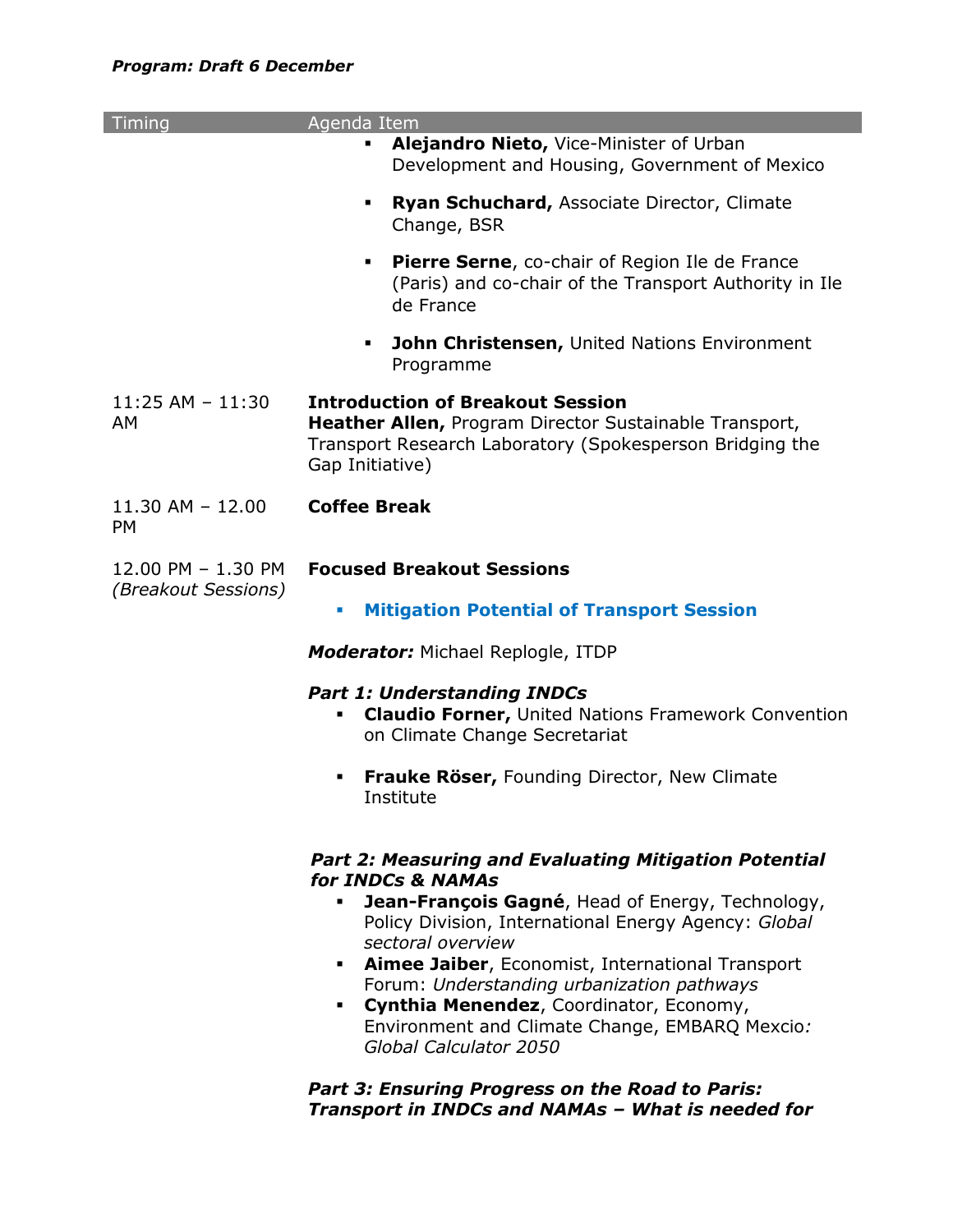| Timing | Agenda Item                                                                                                                                       |
|--------|---------------------------------------------------------------------------------------------------------------------------------------------------|
|        | success?                                                                                                                                          |
|        | <b>Representative Cities Footprint Project</b><br>$\blacksquare$                                                                                  |
|        | Mattias Goldmann, Managing Director, Fores<br>$\blacksquare$                                                                                      |
|        | <b>Aurelio Menendez, Practice Manager for Transport &amp;</b><br>$\blacksquare$                                                                   |
|        | ICT for the Latin America and Caribbean Region, World                                                                                             |
|        | <b>Bank</b>                                                                                                                                       |
|        | John Christensen, United Nations Environment<br>$\blacksquare$<br>Program, representative of Global Fuel Economy<br>Initiative                    |
|        | <b>NAMAs and MRV Session</b><br>٠                                                                                                                 |
|        | <b>Moderator: Sudhir Surma, United Nations Environment</b><br>Programme-DTU Partnership                                                           |
|        | <b>Part 1: Introduction to a Panel Discussion</b>                                                                                                 |
|        | Andre Eckermann, Head of Project, TRANSfer,<br>$\mathbf{E} = \mathbf{E}$<br>Deutsche Gesellschaft für Internationale<br>Zusammenarbeit (GIZ) GmbH |
|        | <b>Part 2: Panel Discussion</b>                                                                                                                   |
|        | Djarot Tri Wardhono, Head of Transportation Service<br>٠<br>Study on Land Transport and Railway Sub Division,                                     |
|        | Ministry of Transportation, Indonesia                                                                                                             |
|        | Telma de la Cruz, Statistics Director Ministry of<br>$\blacksquare$                                                                               |
|        | Transport and Communications, Peru                                                                                                                |
|        | <b>Axel Michealowa, Managing Director, Perspectives</b><br>п                                                                                      |
|        | GmbH                                                                                                                                              |
|        | Jan-Willem van de Ven, Head of Carbon Market                                                                                                      |
|        | Development and Climate Finance MRV, European Bank<br>of Reconstruction and Development                                                           |
|        | Martina Jägerhorn, Country Program Manager, Nordic<br>п                                                                                           |
|        | Development Fund                                                                                                                                  |
|        | <b>Financing Session</b><br>$\overline{\phantom{a}}$                                                                                              |
|        |                                                                                                                                                   |
|        | <b>Moderator &amp; Introduction: Benoit Lefevre, Director</b><br>Energy & Climate WRI Ross center for sustainable cities, WRI                     |
|        | Part 1: Status of finance and climate finance in the<br>transport sector                                                                          |

**Adnan Rahman,** Cambridge Systematics: Presentation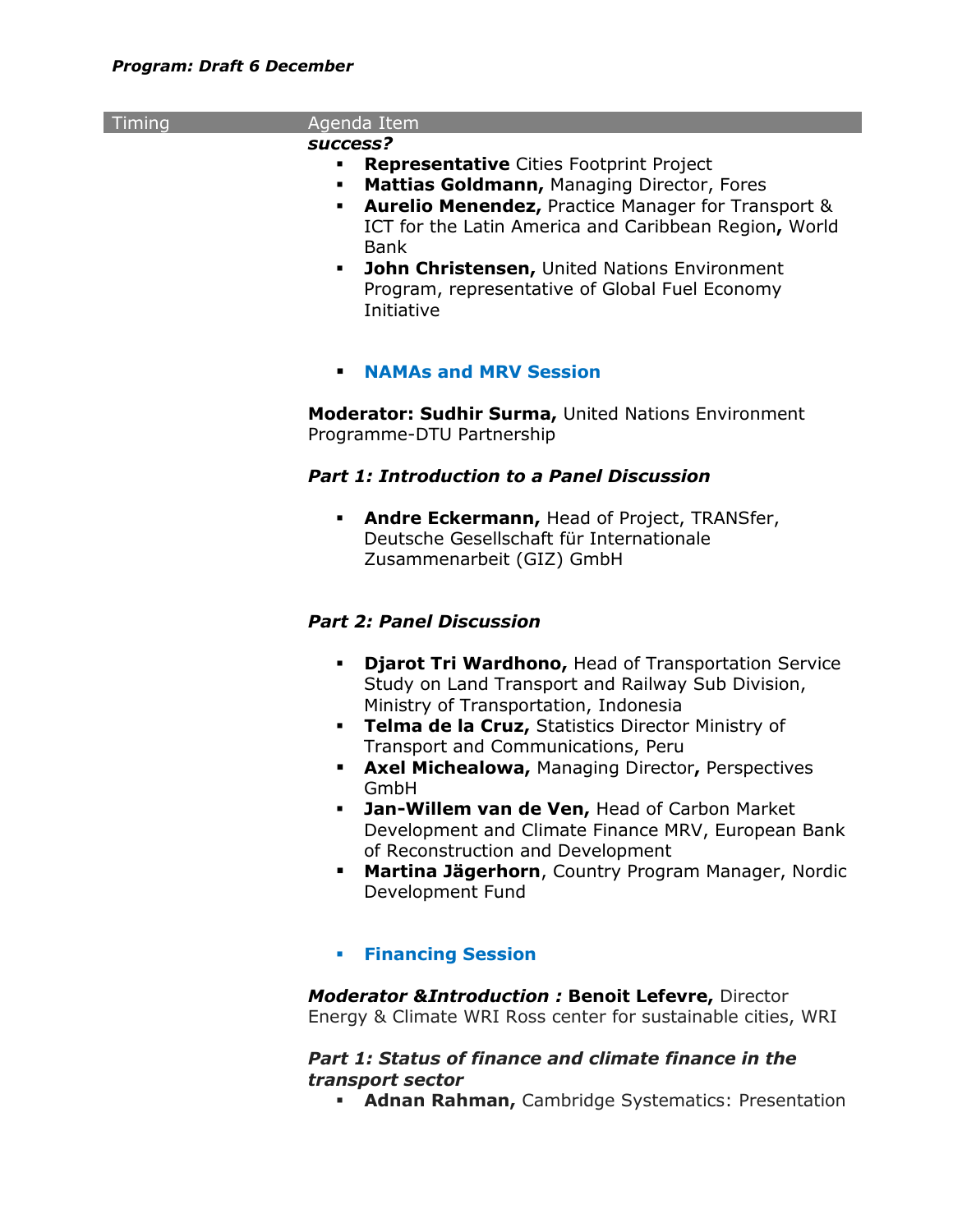| Timing              | Agenda Item                                                       |
|---------------------|-------------------------------------------------------------------|
|                     | and first results of the Expert Group "Climate Finance            |
|                     | for Sustainable Transport"                                        |
|                     |                                                                   |
|                     |                                                                   |
|                     | Part 2: Experiences in accessing and leveraging climate           |
|                     | finance                                                           |
|                     | <b>Nathaly Torregroza Vargas, Director, Climate</b><br>٠          |
|                     | Change, Ministry of Environment and Sustainable                   |
|                     |                                                                   |
|                     | Development, Colombia                                             |
|                     | Carlos Paredes, Head of Infrastructure and<br>٠                   |
|                     | Environment Financing Department, COFIDE, Peru                    |
|                     | <b>Fernando Farias, Inventory and Mitigation</b><br>п             |
|                     |                                                                   |
|                     | Officer, Ministry of Environment, Chile                           |
|                     | Lynée Bradley, Director Export & Agency Finance<br>٠              |
|                     | Group, Citi                                                       |
|                     |                                                                   |
|                     |                                                                   |
|                     |                                                                   |
|                     | Part 3 Panel discussion - 5 speakers & 2 discussants:             |
|                     |                                                                   |
|                     | Xiaomei Tan, Climate Change Specialist, Global<br>٠               |
|                     | <b>Environment Facility</b>                                       |
|                     |                                                                   |
|                     | Tao Wang, Green Climate Fund (invited)<br>٠                       |
|                     |                                                                   |
|                     | <b>Adaptation session</b>                                         |
|                     |                                                                   |
|                     | Moderator: Alfred Grunwaldt, Climate Change Specialist,           |
|                     |                                                                   |
|                     | Inter-American Development Bank                                   |
|                     |                                                                   |
|                     | Part 1. - Presentations                                           |
|                     |                                                                   |
|                     | Aage Jorgensen, Country Program Manager, Nordic<br>٠              |
|                     |                                                                   |
|                     | Development Fund                                                  |
|                     | Néstor Roa, Infrastructure and Environment<br>٠                   |
|                     | Department Chief a. i., Inter-American Development                |
|                     | <b>Bank</b>                                                       |
|                     |                                                                   |
|                     | Till Below, Climate Change Adaptation Expert,<br>٠                |
|                     | Deutsche Gesellschaft für Internationale                          |
|                     | Zusammenarbeit (GIZ) GmbH                                         |
|                     |                                                                   |
|                     | <b>Part 2. - Panel discussion</b> (Presenters from the first part |
|                     |                                                                   |
|                     | and the following panellists)                                     |
|                     |                                                                   |
|                     | Hernán Carlino, independent environmental economist               |
| $01.30$ PM $-02.45$ | Lunch                                                             |
| <b>PM</b>           |                                                                   |
|                     |                                                                   |
|                     |                                                                   |
| 02.45 PM $-$ 04.15  | <b>Reporting on Stakeholder Support for the Transport</b>         |
| <b>PM</b>           | <b>Commitments from the SG Climate Summit and</b>                 |
|                     |                                                                   |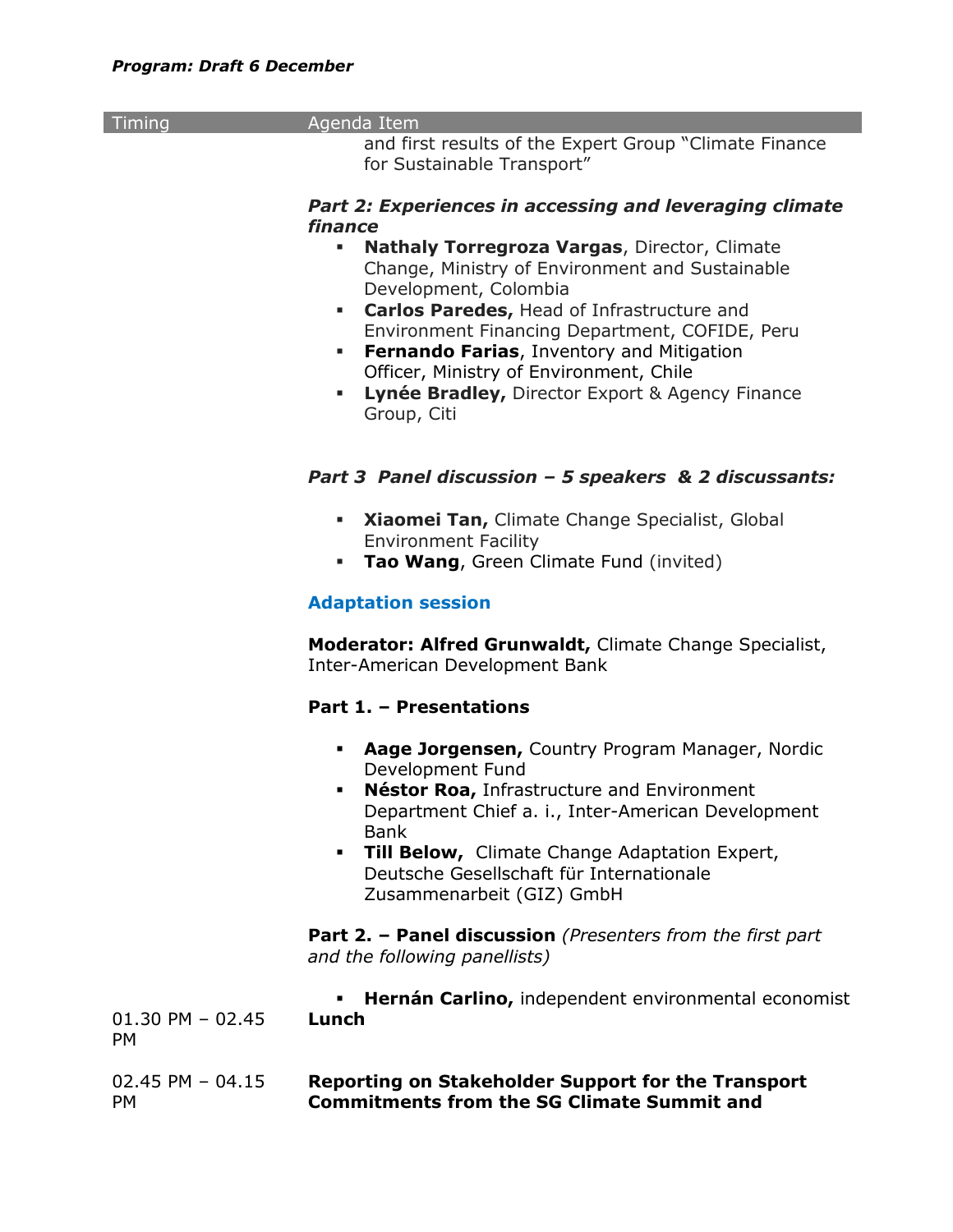| Timing                                 | Agenda Item                                                                                                                                                                                                                                                                                                                                                                                                                                                                                                                                                                                        |
|----------------------------------------|----------------------------------------------------------------------------------------------------------------------------------------------------------------------------------------------------------------------------------------------------------------------------------------------------------------------------------------------------------------------------------------------------------------------------------------------------------------------------------------------------------------------------------------------------------------------------------------------------|
| (Plenary session)                      | <b>Relevance for the UNFCCC Process</b>                                                                                                                                                                                                                                                                                                                                                                                                                                                                                                                                                            |
|                                        | <b>Moderator and Summaries of Morning Breakout</b><br><b>Sessions: Heather Allen, Program Director Sustainable</b><br>Transport, Transport Research Laboratory (Spokesperson<br>Bridging the Gap Initiative)                                                                                                                                                                                                                                                                                                                                                                                       |
|                                        | <b>Mohammad Reza Salamat, Senior Sustainable</b><br>$\bullet$<br>Development Officer, Small Island Developing States,<br>Oceans and Climate. Sustainable Development Division,<br>United Nations Department of Economic and Social<br><b>Affairs</b><br>R.D.S Jayatunga, Director, Climate Change<br>$\bullet$<br>Secretariat, Ministry of Environment and Renewable<br>Energy, Sri Lanka<br>Giles Dickson, Vice President Global Public Affairs,<br>$\bullet$<br>Alstom - representing UNIFE - The European Rail<br>Industry<br>Lake Sagaris, Adjunct Associate Professor, Pontifyca<br>$\bullet$ |
|                                        | Catholic University of Chile, Board Member World<br><b>Cycling Alliance</b><br><b>Luis Tagle Pizarro, Director General Policy and</b><br>$\bullet$<br>Regulation in Housing and Urban Development Housing,<br>Construction and Sanitation, Republic of Peru<br>Pradeep Monga, Director, Energy and Climate Change<br>$\bullet$<br>Branch and Special Representative of the Director<br>General on Energy, United Nations Industrial and<br>Development Organization                                                                                                                                |
| 4.15 PM - 4.30 PM                      | <b>Coffee Break</b>                                                                                                                                                                                                                                                                                                                                                                                                                                                                                                                                                                                |
| 4.30 PM - 5.30 PM<br>(Plenary session) | <b>From Lima to Paris</b><br>Moderator: Cornie Huizenga, Secretary General,<br>Partnership on Sustainable, Low Carbon Transport (SLoCaT)                                                                                                                                                                                                                                                                                                                                                                                                                                                           |
|                                        | Moderated Panel discussion, with extensive audience<br>engagement, on how to move transport sector forward to Paris                                                                                                                                                                                                                                                                                                                                                                                                                                                                                |
|                                        | <b>Tomas Anker Christensen, Senior Advisor for</b><br>$\bullet$<br>Partnerships, Office of the Assistant Secretary General<br>for Strategic Planning, United Nations (invited)<br>Yann Françoise, Head of Climate and Energy<br>$\bullet$<br>Strategies, Parks and Environment Directorate, Urban<br>Ecology Agency, City of Paris<br>Norbert Gorißen, Head of Division, Federal Ministry for<br>٠<br>the Environment, Nature Conservation, Building and                                                                                                                                           |